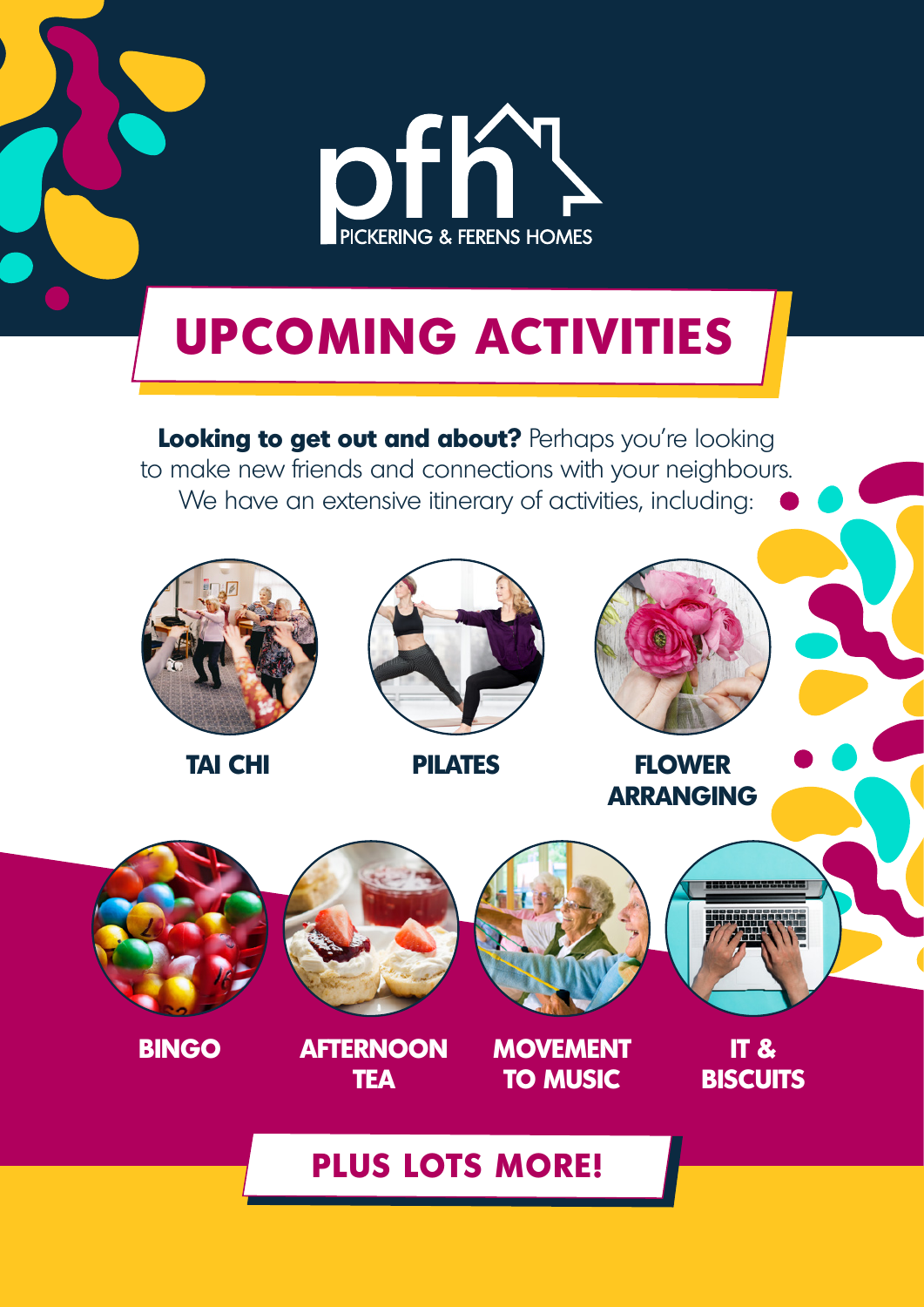#### **Tai chi with Steve**

Westgarth Pop In | Fridays 11:30am – 12:30pm **£3** Jean Bishop Centre | Fridays 2:30pm – 3:30pm **£3**

Ada Holmes | Thursdays 2pm - 3pm Christopher Pickering Lodge | Wednesdays 2pm – 3pm

## **Movement to Music with Claire**

### **Exercise to Music inc. Pilates with Janine**

Humber view | Tuesdays 10:30am – 11:30am **£3** Broadway Pavilion | Thursdays 10:30am – 11:30am **£3**

**Christopher Pickering Lodge** | First Monday of every month |  $2pm - 4pm$ **Broadway Pavilion** | First Wednesday of every month | 10:30am – 12:30pm Westgarth Ave Pop in I First Tuesday of every month | 10:30am – 12:30pm

## **Forever Young social group with Hull Libraries**

Barrington Pop in I Tuesdays 2pm - 4pm



#### **IT and Biscuits – Learn the basics of how to use your mobile phone, tablet and laptop.**



Broadway Manor | Ings Primary School | Wednesday 25th May – Time to be confirmed Ada Holmes | Greenway Academy | Wednesday 18th May – Time to be confirmed Christopher Pickering Lodge | Newington Primary school | Tuesday 21st June – Time to be confirmed

### **Intergenerational Session**

Hebrides pop in I Tuesday and Thursday  $3pm - 5pm$ **Barrington Pop in** I Tuesday and Thursday  $7:30$  pm – 10 pm **Priory Pop in** I Tuesday  $2pm - 4:30pm$ **Broadway Pavillion** | Monday  $1$ pm – 3pm and Thursday  $1$ pm – 3:30pm Ada Holmes circle | Friday 2pm - 4pm **Malin lodge | Thursday 1:30pm - 3pm** Humber view | Wednesday 2pm - 4pm Christopher Pickering lodge | Monday 6:30 pm - 8pm **Broadway Manor** | Friday 2pm - 4pm (please be aware that each Pop In charges for Bingo)

**Social days and nights Westgarth pop in** I Tuesday  $12pm - 2pm$ **Broadway Pavilion** | Saturday 7pm - 9pm

#### **Sunshine Strummers Ukulele**

**Christopher Pickering Lodge** | Thursday 26th May | 1:30pm - 3:30pm **Humber View** | Tuesday 28th June |  $1:30$ pm –  $3:30$ pm Ada Holmes | Thursday 21st July |  $1:30$ pm –  $3:30$ pm

**Craft /Knitting natter groups Broadway Manor** | Thursdays 3pm - 5pm **Broadway Pavilion** | Wednesdays  $1:30$ pm – 3pm

#### **Bingo**

## **Miscellaneous**

Hebrides Pop in | Our Best Years with Hull FC and KR | Monday - 1:30pm – 3:30pm Westgarth Pop in I Our Best Years with Hull FC and KR I 1pm - 3pm

**Hebrides pop in - Hanging basket making with Ings ward councillors** 11th May 9:30am – 12:30pm

**Booking essential east.areaadmin@hullcc.gov.uk** or call **01482 300300** 

**Please contact the Scheme Manager or the office for further information.**